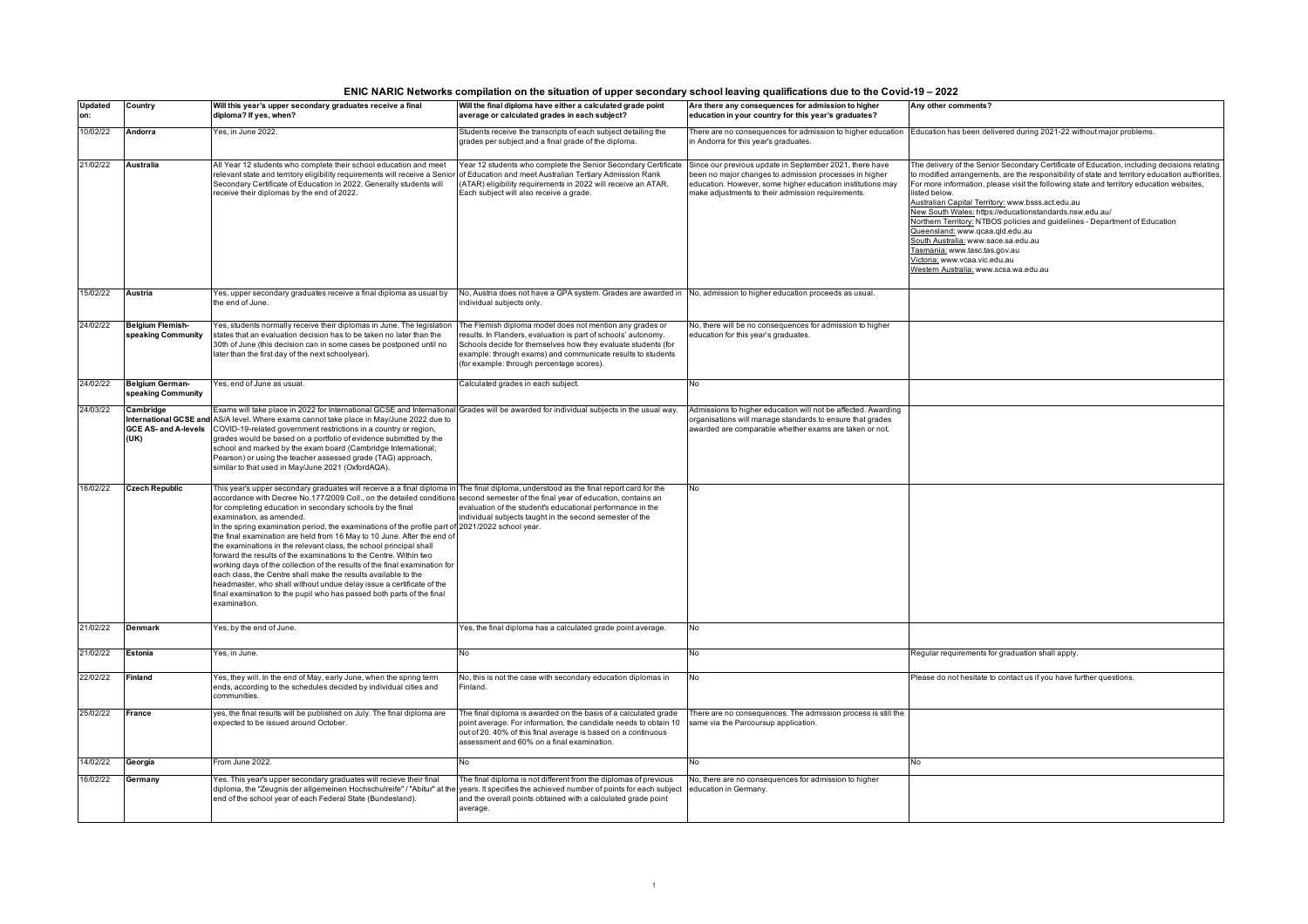| ENIC NARIC Networks compilation on the situation of upper secondary school leaving qualifications due to the Covid-19 – 2022 |  |  |  |
|------------------------------------------------------------------------------------------------------------------------------|--|--|--|
|                                                                                                                              |  |  |  |

| <b>Updated</b><br>on: | Country                                               | Will this year's upper secondary graduates receive a final<br>diploma? If yes, when?                                                                                                                                                                                                                                                                                                                                                                                                                                                                                                                                                                                                                                                                                                                                                                                                                                                                                                                                                                                                                                                        | Will the final diploma have either a calculated grade point<br>average or calculated grades in each subject?                                                                                                                                                                                                                                                                                                                                                                                                                                                                                                                                                       | Are there any consequences for admission to higher<br>education in your country for this year's graduates?                                                                                                                                                                                                                                                                                                                                                                                                                                                                                | Any other comments?                                                                                                                                                                                                                                                                                                                                                                                                                                                                                                                                                                                                                                                                                                                                                                                                                                                                                                                                                                                                                                                                                                                                                                                                                                                                                                                                                                                                                                                                                                                                                                                                                                                                                                                                                                                                                                                                                                                                                                                                                                                                                                                                             |
|-----------------------|-------------------------------------------------------|---------------------------------------------------------------------------------------------------------------------------------------------------------------------------------------------------------------------------------------------------------------------------------------------------------------------------------------------------------------------------------------------------------------------------------------------------------------------------------------------------------------------------------------------------------------------------------------------------------------------------------------------------------------------------------------------------------------------------------------------------------------------------------------------------------------------------------------------------------------------------------------------------------------------------------------------------------------------------------------------------------------------------------------------------------------------------------------------------------------------------------------------|--------------------------------------------------------------------------------------------------------------------------------------------------------------------------------------------------------------------------------------------------------------------------------------------------------------------------------------------------------------------------------------------------------------------------------------------------------------------------------------------------------------------------------------------------------------------------------------------------------------------------------------------------------------------|-------------------------------------------------------------------------------------------------------------------------------------------------------------------------------------------------------------------------------------------------------------------------------------------------------------------------------------------------------------------------------------------------------------------------------------------------------------------------------------------------------------------------------------------------------------------------------------------|-----------------------------------------------------------------------------------------------------------------------------------------------------------------------------------------------------------------------------------------------------------------------------------------------------------------------------------------------------------------------------------------------------------------------------------------------------------------------------------------------------------------------------------------------------------------------------------------------------------------------------------------------------------------------------------------------------------------------------------------------------------------------------------------------------------------------------------------------------------------------------------------------------------------------------------------------------------------------------------------------------------------------------------------------------------------------------------------------------------------------------------------------------------------------------------------------------------------------------------------------------------------------------------------------------------------------------------------------------------------------------------------------------------------------------------------------------------------------------------------------------------------------------------------------------------------------------------------------------------------------------------------------------------------------------------------------------------------------------------------------------------------------------------------------------------------------------------------------------------------------------------------------------------------------------------------------------------------------------------------------------------------------------------------------------------------------------------------------------------------------------------------------------------------|
| 24/02/22              | Hungary                                               | Secondary school leaving examinations are not planned to be altered Graduates will be awarded grades in each subject they set for the Having pointed it out before, currently secondary school<br>this year due to Covid-19. Under current plans secondary school<br>leaving examinations will be organised the same way as in 2019 and<br>before. Upper secondary graduates will receive their secondary<br>school leaving certificate (i.e. "érettségi bizonyítvány") in June.                                                                                                                                                                                                                                                                                                                                                                                                                                                                                                                                                                                                                                                            | secondary school leaving examinations and these grades will be<br>indicated in the secondary school leaving certificate. GPA is not<br>calculated in Hungary.                                                                                                                                                                                                                                                                                                                                                                                                                                                                                                      | leaving examinations are not planned to be altered this year<br>due to Covid-19. As a rule, admission to higher education is<br>predominantly based on the results of the Hungarian<br>secondary school leaving examinations, it will be the case this<br>vear as well.                                                                                                                                                                                                                                                                                                                   |                                                                                                                                                                                                                                                                                                                                                                                                                                                                                                                                                                                                                                                                                                                                                                                                                                                                                                                                                                                                                                                                                                                                                                                                                                                                                                                                                                                                                                                                                                                                                                                                                                                                                                                                                                                                                                                                                                                                                                                                                                                                                                                                                                 |
| 24/02/22              | Iceland                                               | es, at the usual graduation ceremony.                                                                                                                                                                                                                                                                                                                                                                                                                                                                                                                                                                                                                                                                                                                                                                                                                                                                                                                                                                                                                                                                                                       | Different from school to school, some schools show calculated<br>average grades, other don't. It was the same before COVID-19.                                                                                                                                                                                                                                                                                                                                                                                                                                                                                                                                     | No, admission to higher education is the same as before.                                                                                                                                                                                                                                                                                                                                                                                                                                                                                                                                  |                                                                                                                                                                                                                                                                                                                                                                                                                                                                                                                                                                                                                                                                                                                                                                                                                                                                                                                                                                                                                                                                                                                                                                                                                                                                                                                                                                                                                                                                                                                                                                                                                                                                                                                                                                                                                                                                                                                                                                                                                                                                                                                                                                 |
| 06/04/22              | International<br><b>Baccalaureate</b><br>Organization | Yes, students will receive a diploma. Most students in the May 2022<br>session are expected to complete the adapted assessment model of<br>coursework and examinations, while the remaining students will be<br>awarded grades through the non-exam contingency. In order to be fair<br>to both groups of students, it is vital that awarding of grades does not<br>privilege one group over the other. The following principles are<br>quiding the IB approach to awarding in May 2022:<br>It is fair for students to receive a grade even if exams cannot be taken<br>because of COVID19.<br>It is fair to give students the same certificate as if they had taken<br>examinations because an<br>alternative certificate may be treated less favorably by universities.<br>It is unfair if one group of students (those with exams or those on the<br>non-exam contingency) is systematically advantaged over the other<br>group of students because all will be receiving the same certificate.<br>The grading standard applied to the exam route and the non-exam<br>contingency will be halfway between that of May 2019 and May 2021. | In terms of grades, students will receive a final grade based on<br>their examination. However for predicted grades The IB has<br>provided predicted grade distributions for schools to use<br>alongside the IB grade descriptors and each student's body of<br>work when teachers determine predicted grades for their<br>students, before submitting them to the IB. If a teacher needs to<br>exceed the distribution, they can do so without submitting an<br>exception request. Please note where distributions are exceeded<br>the IB may request additional evidence to support that prediction<br>as part of quality assurance ahead of release of results. | Awarding grades for non-exam route: The non-exam<br>contingency represents a best endeavor for awarding of grades and contingency plans in place.<br>in exceptional circumstances. Although it is impossible to<br>perfectly reflect what students would have achieved in<br>examinations without those examinations being taken, in the<br>absence of actual exam scores, the IB will model what a<br>student would have achieved on an "normal" exam day using<br>their teacher's predicted grade and combine this with the<br>student's coursework mark to arrive at an overall grade. | Most schools will do the exam route, this is important to note, but there are still exceptions                                                                                                                                                                                                                                                                                                                                                                                                                                                                                                                                                                                                                                                                                                                                                                                                                                                                                                                                                                                                                                                                                                                                                                                                                                                                                                                                                                                                                                                                                                                                                                                                                                                                                                                                                                                                                                                                                                                                                                                                                                                                  |
| 04/03/22              | Ireland                                               | /es. A transcript of results issues in the ordinary way in mid-August.<br>Formal certification follows in due course                                                                                                                                                                                                                                                                                                                                                                                                                                                                                                                                                                                                                                                                                                                                                                                                                                                                                                                                                                                                                        | Neither. The arrangements for 2022 provide that candidates sit<br>examinations which are assessed in the ordinary way.                                                                                                                                                                                                                                                                                                                                                                                                                                                                                                                                             | taken by the Minister following intensive consultation with<br>stakeholders including higher education institutions. The<br>Department of Education will be working closely with the State<br>Examinations Commission with a view to ensuring that the<br>results of the examinations are available in time to meet the<br>needs of students and stakeholders.                                                                                                                                                                                                                            | The decision to proceed with examinations in the ordinary was Additional and detailed information, including in relation to adjustments to the individual<br>structure of examinations, may be found at the links below:<br>gov.ie - Minister Foley confirms arrangements for State Examinations 2022 (www.gov.ie) -<br>https://www.gov.ie/en/press-release/4ac43-minister-foley-confirms-arrangements-for-state-<br>examinations-2022/<br>Examination Information - State Examination Commission (examinations.ie) -<br>https://www.examinations.ie/?l=en&mc=ex≻=aa<br>EN-EX-22888090.pdf (examinations.ie) - https://www.examinations.ie/misc-doc/EN-EX-<br>22888090.pdf                                                                                                                                                                                                                                                                                                                                                                                                                                                                                                                                                                                                                                                                                                                                                                                                                                                                                                                                                                                                                                                                                                                                                                                                                                                                                                                                                                                                                                                                                      |
| 22/03/222             | Italy                                                 | Yes. The final upper secondary school state examination will start on<br>June 22nd, 2022. There will be no substantial changes in the general<br>timing of the final state exam compared to the years previous to<br>2019/2020 (2020/2021, due to the COVID pandemic, consisted of a<br>single oral exam lasting 1 hour), and there will be no changes in the<br>final qualification awarded (the "Diploma di Esame di Stato conclusivo<br>dei corsi di istruzione secondaria superiore", commonly known in Italy<br>as "Diploma di Maturità").                                                                                                                                                                                                                                                                                                                                                                                                                                                                                                                                                                                             | The overall mark and the minimum overall mark to pass the<br>examination are not changed while different scores are given to<br>the first and second written exams and to the oral exam with<br>respect to 2019. See in the section "Other comments" the detailed final qualifications awarded will be the same.<br>explanation of how the final mark will be calculated.                                                                                                                                                                                                                                                                                          | No. The final upper secondary school state examination will<br>take place, the general timing will be the same as previous<br>years, the grading scale will remain the same as usual, and the                                                                                                                                                                                                                                                                                                                                                                                             | The Italian Ministry of Education issued a Ministerial Ordinance, dated Monday, March<br>14th, 2022, determining the following:<br>1. The final upper secondary school state examination will start on June 22nd, 2020, at<br>08:30, with the first written exam, lasting 6 hours, that measures proficiency in and usage<br>of the Italian language. This will be followed by the second written exam on June 23rd, of<br>variable length, depending on the subjects being examined. It will test the candidate on<br>the principal subjects studied during the upper secondary school scholastic path. An oral<br>examination follows, upon completion of the written components of the examination, that is<br>of variable length and tests the candidate's ability to present a topic, to discuss work/study-<br>related matters and to demonstrate knowledge of the Italian Constitution.<br>2. Candidates will therefore sit a total of two written and one oral examinations.<br>3. The Examining Board will be composed of 13 members: 2 sub-Boards of 6 teachers<br>each, nominated from the Class Council and an external President. Each Examining<br>Board will assess up to 5 candidates per day. 4. The overall mark will be expressed in<br>points out of 100 corresponding to the sum of the following partial scores: a) up to 50<br>points for school credits: these are the total marks awarded by the Class Council with<br>reference to the results attained over the last three years of the scholastic path: up to 25<br>points for the combined 3rd and 4th years and up to 25 points for the final year and b) up<br>to 15 points for the 1st written examination, up to 10 points for the 2nd written examination<br>and up to 25 points for the oral exam. The minimum overall mark to pass the final upper<br>secondary school State Examination is 60 out of 100.<br>Kindly find here the following relevant link (in Italian): https://www.miur.gov.it/web/guest/-<br>/scuola-firmate-le-ordinanze-con-le-modalita-di-svolgimento-degli-esami-del-primo-e-del-<br>secondo-ciclo-bianchi-sono-frutto-del-confronto-e-della-condivi |
| 14/02/22              | Latvia                                                | Yes, as usually in July.                                                                                                                                                                                                                                                                                                                                                                                                                                                                                                                                                                                                                                                                                                                                                                                                                                                                                                                                                                                                                                                                                                                    |                                                                                                                                                                                                                                                                                                                                                                                                                                                                                                                                                                                                                                                                    | No                                                                                                                                                                                                                                                                                                                                                                                                                                                                                                                                                                                        |                                                                                                                                                                                                                                                                                                                                                                                                                                                                                                                                                                                                                                                                                                                                                                                                                                                                                                                                                                                                                                                                                                                                                                                                                                                                                                                                                                                                                                                                                                                                                                                                                                                                                                                                                                                                                                                                                                                                                                                                                                                                                                                                                                 |
| 11/02/22              | Liechtenstein                                         | es, July 2022.                                                                                                                                                                                                                                                                                                                                                                                                                                                                                                                                                                                                                                                                                                                                                                                                                                                                                                                                                                                                                                                                                                                              | Both, a calculated grade point average and calculated grades in No<br>each subject.                                                                                                                                                                                                                                                                                                                                                                                                                                                                                                                                                                                |                                                                                                                                                                                                                                                                                                                                                                                                                                                                                                                                                                                           |                                                                                                                                                                                                                                                                                                                                                                                                                                                                                                                                                                                                                                                                                                                                                                                                                                                                                                                                                                                                                                                                                                                                                                                                                                                                                                                                                                                                                                                                                                                                                                                                                                                                                                                                                                                                                                                                                                                                                                                                                                                                                                                                                                 |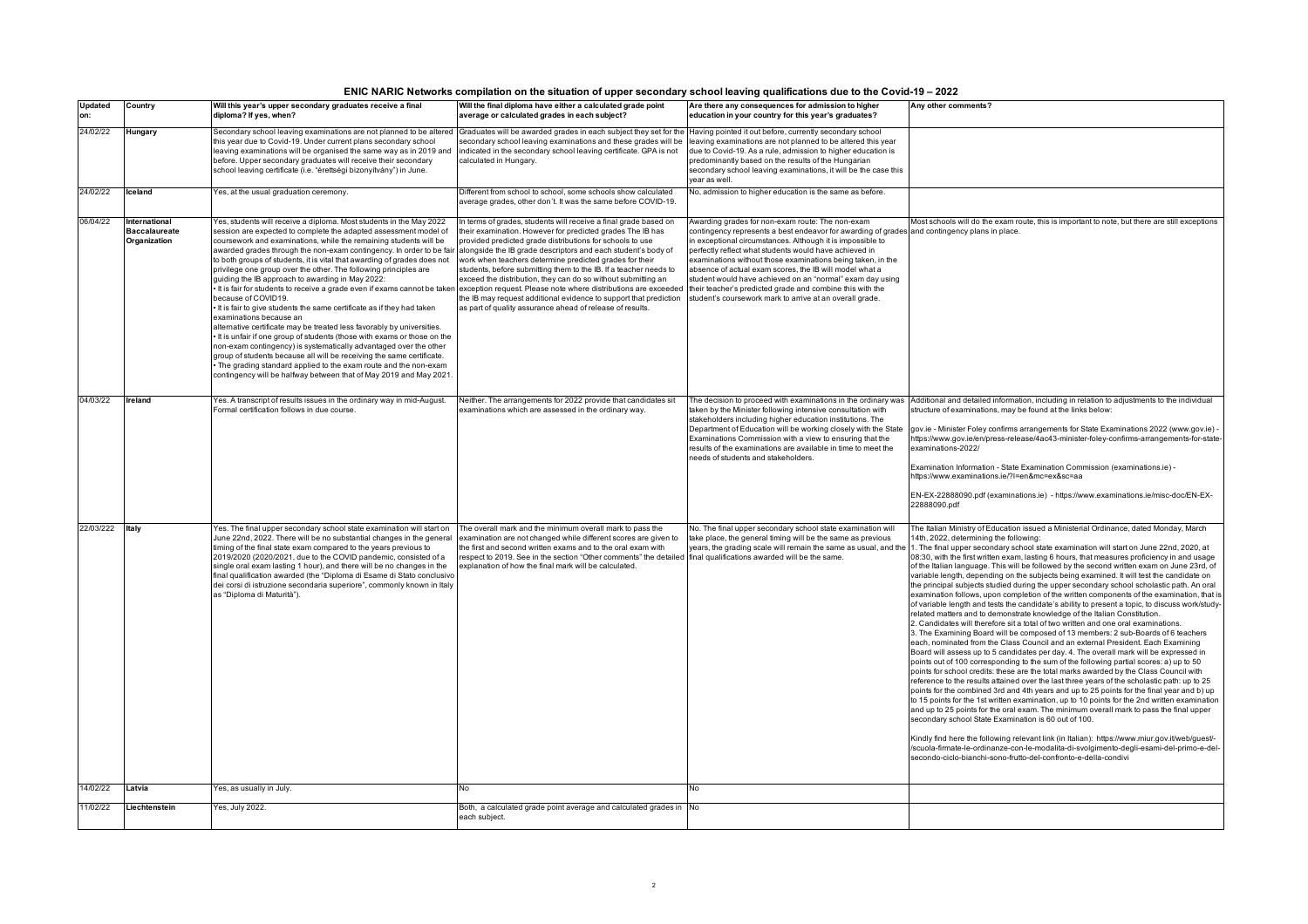| ENIC NARIC Networks compilation on the situation of upper secondary school leaving qualifications due to the Covid-19 – 2022 |  |  |  |
|------------------------------------------------------------------------------------------------------------------------------|--|--|--|
|                                                                                                                              |  |  |  |

| <b>Updated</b> | Country                | Will this year's upper secondary graduates receive a final                                                                                                                                                                                                                                                                                                                                                                                                                                                                                   | Will the final diploma have either a calculated grade point                                                                                                                                                                                                                                                               | Are there any consequences for admission to higher                                                                                               | Any other comments?                                                                                                                                                                                                               |
|----------------|------------------------|----------------------------------------------------------------------------------------------------------------------------------------------------------------------------------------------------------------------------------------------------------------------------------------------------------------------------------------------------------------------------------------------------------------------------------------------------------------------------------------------------------------------------------------------|---------------------------------------------------------------------------------------------------------------------------------------------------------------------------------------------------------------------------------------------------------------------------------------------------------------------------|--------------------------------------------------------------------------------------------------------------------------------------------------|-----------------------------------------------------------------------------------------------------------------------------------------------------------------------------------------------------------------------------------|
| on:            |                        | diploma? If yes, when?                                                                                                                                                                                                                                                                                                                                                                                                                                                                                                                       | average or calculated grades in each subject?                                                                                                                                                                                                                                                                             | education in your country for this year's graduates?                                                                                             |                                                                                                                                                                                                                                   |
| 11/02/22       | Lithuania              | Yes, they will receive Brandos atestatas. The issuing date is about the Brandos atestatas includes grades for subjects and results of<br>end of July-beginning of August of 2022. The main examination period state examination.<br>is set for 20th of April - 23rd of June and additional session period for<br>27th of June - 12th of July. All the examination results should be<br>known up to the last week of July.                                                                                                                    |                                                                                                                                                                                                                                                                                                                           | No. Main admission to higher eduation institutions is going to<br>be organized in 1st of June - 25th of July period.                             |                                                                                                                                                                                                                                   |
| 28/02/22       | Luxembourg             | Yes, the final diploma will be delivered during the same period as the<br>previous years (end of June, first week of July).                                                                                                                                                                                                                                                                                                                                                                                                                  | No changes are made regarding the calculation of the grades in<br>comparison to previous (pre-COVID) years. The 15% reduction of be no consequences for admission.<br>the exam programme as implemented during the last school year<br>2020-21 is due to be scrapped in favour of a return to the full<br>exam programme. | No, as for higher education offered in Luxembourg, there will                                                                                    |                                                                                                                                                                                                                                   |
| 15/02/22       | Moldova                | Yes. 6-7 July - First Session, 1-2 August - Second Session.                                                                                                                                                                                                                                                                                                                                                                                                                                                                                  | The final diploma has calculated GPA for final exams and<br>calculated GPA for each subject, as well.                                                                                                                                                                                                                     | No, there aren't any consequences for admission to higher<br>education for 2022 graduates.                                                       |                                                                                                                                                                                                                                   |
| 24/02/22       | <b>The Netherlands</b> | Yes, mostly in July. In the Netherlands, final exams in secondary<br>education consists of two parts. The first partare exams organised by<br>the schools (schoolexamen). The national exams (centraal examen)<br>form the second part.<br>For 2022, the first two rounds of national exams will be held in the<br>period mid-May - early June. For those who need to resit an exam, a<br>third round will take place in the<br>first half of July for regular secondary school students and in August<br>for those who resit an state exam. | The diploma will list final grades for each subject.                                                                                                                                                                                                                                                                      | No                                                                                                                                               | Students have the possibility to retake 2 subjects (havo/vwo) and exclude the grade of 1<br>non-core subject for the exam results. Core subjects are Dutch, English and Math.                                                     |
| 24/02/22       | <b>New Zealand</b>     | Yes, the National Certificates of Educational Achievement (NCEA) for At this time (as the school year in New Zealand has only just<br>2022 will be awarded as usual in January 2023.                                                                                                                                                                                                                                                                                                                                                         | started) it is too soon to know. If there are calculated grades<br>required, they will likely be calculated on the same basis as<br>learning recognition credits were calculated in 2020 and 2021.<br>https://www.nzqa.govt.nz/ncea/understanding-ncea/changes-to-<br>ncea-and-ue-for-2021/                               | No                                                                                                                                               |                                                                                                                                                                                                                                   |
| 25/02/22       | Norway                 | Yes, upper secondary graduates will receive a final diploma as usual, N/A: Norwegian Upper Secondary School Diploma contains only Admission to higher education did proceeded as usual in 2020 Upper secondary final examinati<br>as was the case in 2020 and 2021. Diplomas will be issued in the end subjects and grades, no calculated GPA.<br>of June.                                                                                                                                                                                   |                                                                                                                                                                                                                                                                                                                           | and 2021, and is expected to proceed as usual in 2022.                                                                                           | 2020; all written, oral and practical examinations cancelled.<br>2021: written and oral examinations cancelled.<br>- 2022: Government recommends that written examinations be cancelled, decision<br>pending as of February 2022. |
| 21/02/22       | Poland                 | Yes, those who pass the exam in May / June obtain the maturity<br>ertificate on 5th July 2020, those who pass the exam during the retake<br>session obtain the certificate on 9th September 2022.                                                                                                                                                                                                                                                                                                                                            | There will be information on grades for results in each subject<br>taken by the graduate during the maturity exam. Similarly like in<br>last year oraz exams will not be obligatory.                                                                                                                                      | <b>No</b>                                                                                                                                        |                                                                                                                                                                                                                                   |
| 16/02/22       | Romania                | Upper secondary graduates receive initially a provisional certificate in The provisional certificate and the final diploma have grades for<br>early July and in the following months the final diploma.                                                                                                                                                                                                                                                                                                                                      | each exam and the final average.                                                                                                                                                                                                                                                                                          | Graduates who pass the baccalaureate exam can apply to<br>higher education programmes.                                                           |                                                                                                                                                                                                                                   |
| 25/02/22       | <b>San Marino</b>      | Yes, in July.                                                                                                                                                                                                                                                                                                                                                                                                                                                                                                                                | Calculated grade point average.                                                                                                                                                                                                                                                                                           | <b>No</b>                                                                                                                                        | This year, the school leaving exams will return to be standard, as in pre-covid conditions.                                                                                                                                       |
| 25/02/22       | <b>Slovak Republic</b> | Yes, the final diploma is expected to be issued in the regular dates,<br>until the end of May.                                                                                                                                                                                                                                                                                                                                                                                                                                               | The final diploma will include the final grades for each subject, as Requirements for the admission are unchanged. The<br>usual.                                                                                                                                                                                          | mandatory requirement is still<br>the secondary school leaving certificate (Vysvedčenie o<br>maturitnej skúške).                                 | The final (maturita) examinations are planned to proceed as usual this year.                                                                                                                                                      |
| 24/02/22       | Slovenia               | Upper secondary graduates will receive a final diploma in Republic of On the final year certificate there is an overall grade of studies,<br>Slovenia on 11.7.2022 (school leaving certificate of completed<br>Matura). Students also receive a final vear certificate (completed final<br>year of upper secondary education) on 23.5.2022.                                                                                                                                                                                                  | but on the final diploma (school leaving certificate of completed<br>Matura), there is calculated grade in each subject and also a sum<br>of calculated grade points.                                                                                                                                                     | Every student, who will complete Matura this year, will be<br>eligible for admission to higher education studies in the<br>Republic of Slovenia. | No                                                                                                                                                                                                                                |
| 14/02/22       | Sweden                 | Yes, as normal in mid-June.                                                                                                                                                                                                                                                                                                                                                                                                                                                                                                                  | No, Swedish diplomas never has a calculated grade point<br>average on them.                                                                                                                                                                                                                                               | No, there will not be any consequences for the applicants this<br>year.                                                                          |                                                                                                                                                                                                                                   |
| 10/02/22       | Switzerland            | By the end of June.                                                                                                                                                                                                                                                                                                                                                                                                                                                                                                                          | Calculated grades in each subject.                                                                                                                                                                                                                                                                                        | No                                                                                                                                               |                                                                                                                                                                                                                                   |
| 11/02/22       | Turkey                 | June 17, 2022.                                                                                                                                                                                                                                                                                                                                                                                                                                                                                                                               | The calculated grade point average will be included in both the<br>diploma and the transcript.                                                                                                                                                                                                                            | No.                                                                                                                                              |                                                                                                                                                                                                                                   |